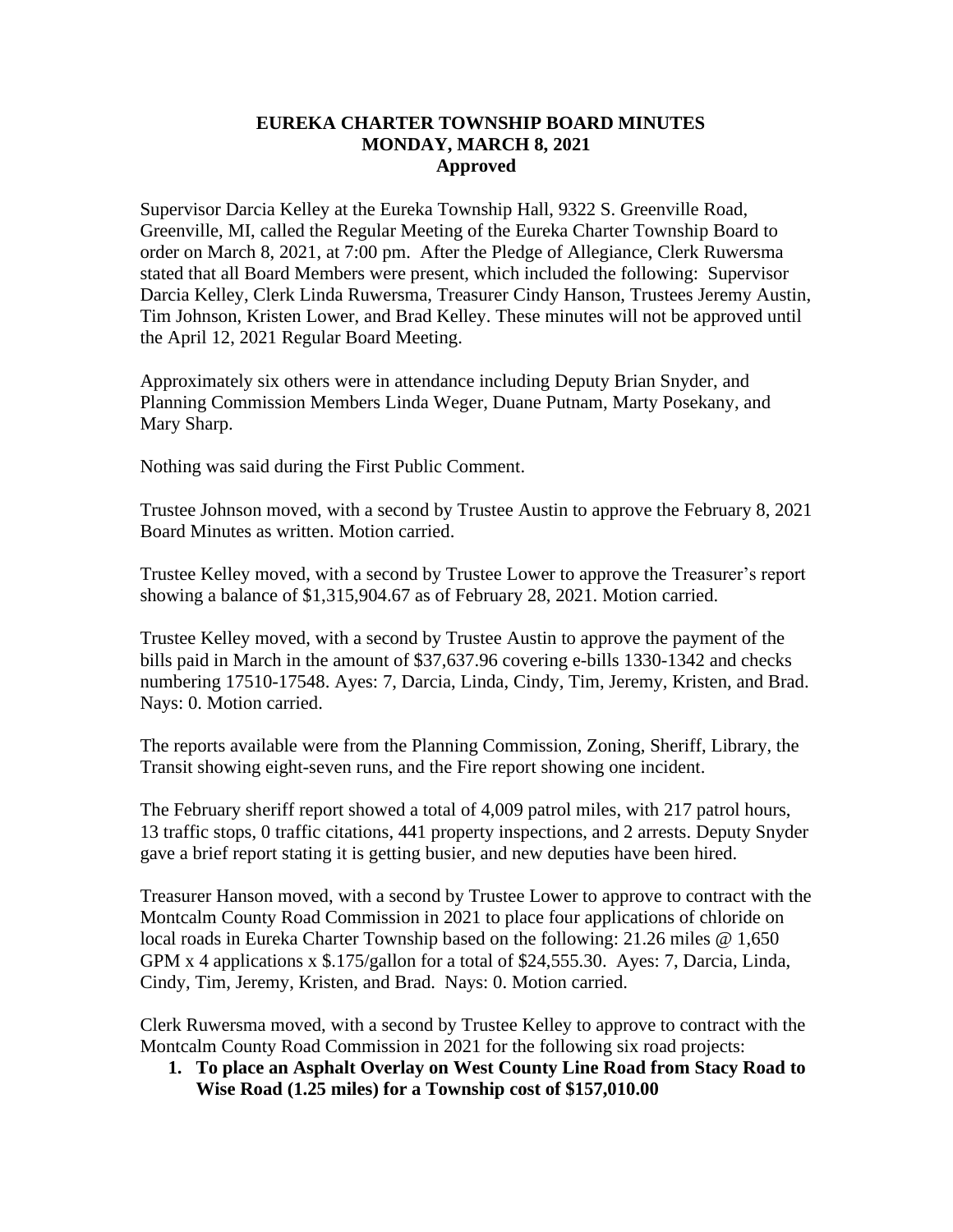- **2. To place Asphalt Overlay on Satterlee Road/Baldwin Lake Road from M-57 (Carson City Road) to Baldwin Lake Drive (1.72 mile) for \$169,622.00**
- **3. Gravel re-surface with limestone River Road from South County Line Road north (0.62 miles) for \$27,843.00**
- **4. Gravel re-surface with limestone South County Line Road from River Road to Ranney Road (0.50 mile) for \$30,247.00**
- **5. Gravel re-surface with limestone Stakes Road from Fletcher Road to Baldwin Lake Road (0.65 mile) for \$29,092.00**
- **6. Seal coat with fog seal Pine Valley Drive/Roy Drive/Kay Drive (0.90 mile) for \$19,181.00**

 **for a total of \$432,995.00.** Ayes: 7, Darcia, Linda, Cindy, Tim, Jeremy, Kristen, and Brad. Nays: 0. Motion carried.

Supervisor Kelley informed the Board that an imaging company is coming Friday, March 19, 2021, at 10:00 am to discuss the digital copying of the maps in the back room.

A meeting is planned with the City of Greenville, their attorney, Supervisor Kelley, and the Township's attorney on March 16, 2021, to discuss the cost for the Step System concerning the Baldwin Lake Sewer Project.

Supervisor Kelley stated she got a quote for a new server and labor from I.T. Right for \$4,610.00. It was suggested to get a few more quotes and discuss this again next month.

Trustee Austin moved, with a second by Treasurer Hanson to approve the two amendments to Ordinance 79 concerning Event Venues. Motion carried.

Trustee Lower moved, with a second by Trustee Johnson to put an ad in the paper reminding people to remove anything off the graves in the Eureka Township Cemetery before the Spring Clean Up. At that time all remaining articles will be removed. This is in accordance with Eureka Township Ordinance #86. Motion carried.

Supervisor Kelley asked the Board if the Township would like to consider charging escrow account fees for complex zoning applications. We will discuss this again next month.

Supervisor Kelley informed the Board that she has chosen Mr. Rod Roy as her Deputy Supervisor. He will fill in when she is not available.

Supervisor Kelley was checking into having the Township's attorneys review the Township's regulatory ordinances. There was also some discussion of having Planning Commission members review them. This will be decided next month.

The two policies to be reviewed last month were the Cell Phone Policy adopted November 12, 2007, and the Credit Card Use Policy adopted February 12, 1996. The Board had decided to wait until this month to discuss them. Last month, the Anti-Fraud,